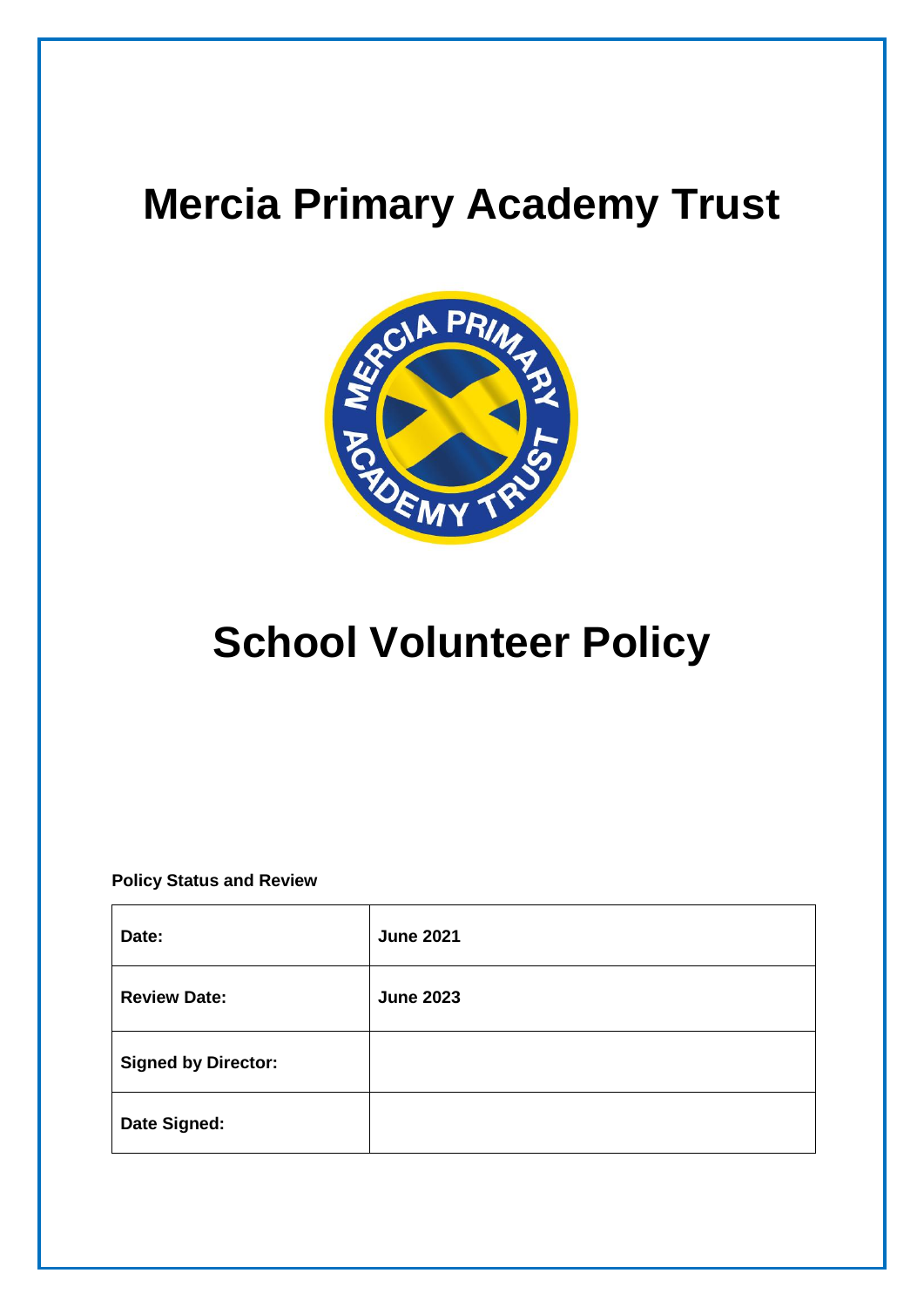### **Principles**

We encourage all parents/guardians to take an active role in supporting the schools vision. **Due to the climate of Covid 19, any volunteers on site would need to adhere to strict social distancing/Health and Safety policies in place. These rules are under constant review**

#### **Procedures**

- All School volunteers involved in regulated activity will undertake an enhanced DBS check.
- Any School volunteer, who declines a DBS check, will not be allowed to work in the school
- The School may decide that, despite meeting these conditions, that a school volunteer is unsuitable to work in the school and the school withholds the right to decline their offer of assistance
- All volunteers will complete a Volunteer/School Agreement which will remain valid for one academic year- please see attached Parent Volunteer Agreement

Whilst we welcome relatives to support the school we recognise that there may be a conflict of interest when helping in their child's class. All volunteers with children in the school will be directed to help in a class where they have no children.

If the Class teacher or Head teacher feels that the presence of a volunteer is undermining the school's vision the school withholds the right to decline their offer of continuing assistance.

All volunteers will be requested to keep confidential any information they hear within the school setting and to not take it out of context outside the school building. If the Class teacher or Head teacher feels that the presence of a volunteer is undermining the school's confidentiality the school withholds the right to decline their offer of continuing assistance.

#### **Summary**

We encourage all parents/guardians to take an active role in supporting the schools vision however If the Class teacher or Head teacher feels that the presence of a volunteer is undermining the school's vision the school withholds the right to decline their offer of continuing assistance.

This information can be made available in a range of formats and languages, including Braille and large print. If this would be useful to you or someone you know, please contact your Directorate Unit. The Branch HR Unit.

*A signed copy of this document is available from the school office.*

#### **Version control**

| Date approved  | <b>Version</b> | <b>Changes made</b>                  | <b>Reason for</b><br>amendment |
|----------------|----------------|--------------------------------------|--------------------------------|
| Jan 2014       |                |                                      |                                |
| February 2016  | っ              | Changes to DBS                       |                                |
| September 2018 | 3              | DBS to be done for all<br>volunteers |                                |
| September 20   |                | No changes                           |                                |